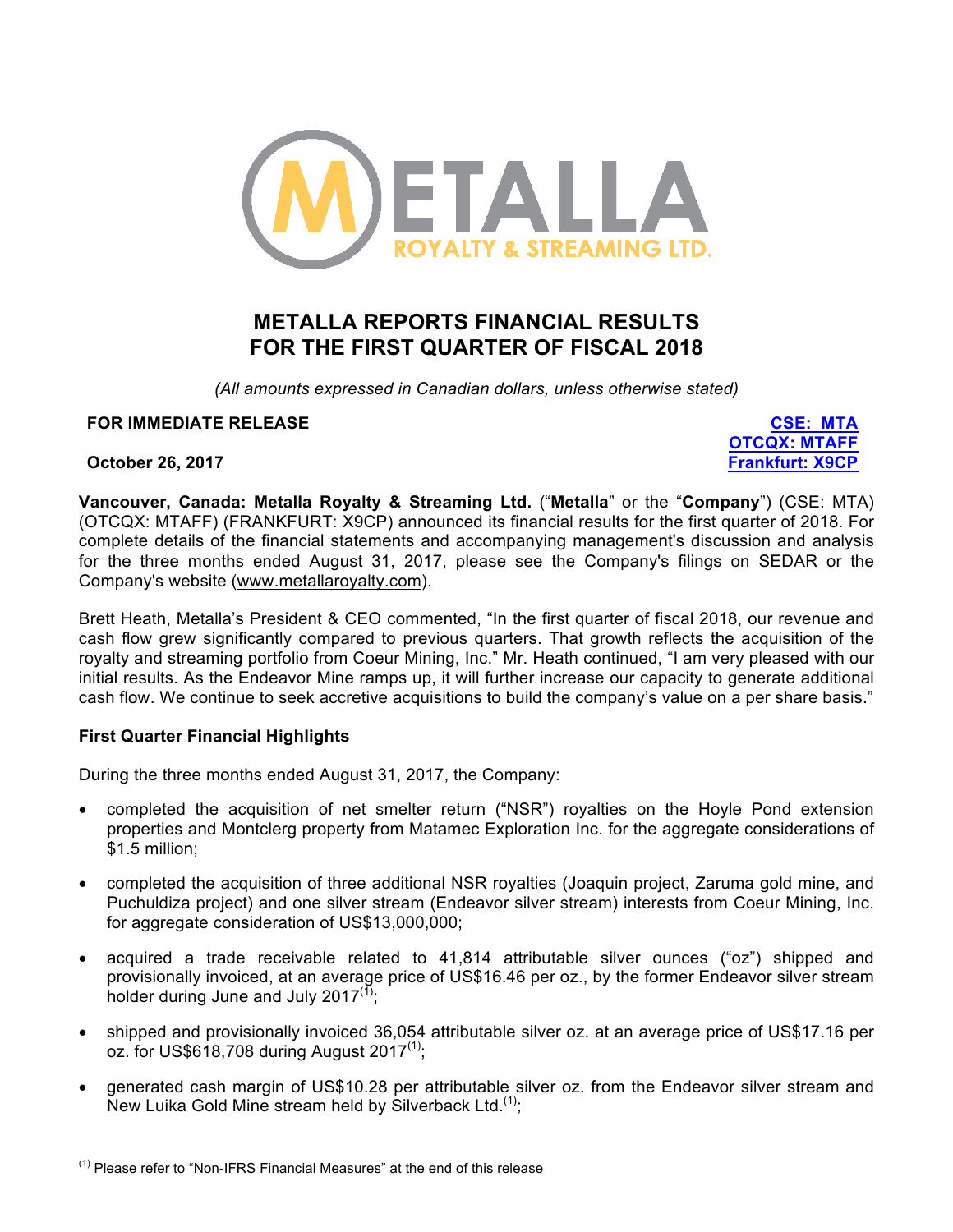- recorded revenue of  $$0.8$  million (Q1-2017  $$Nil$ ), net loss of  $$1.0$  million (Q1-2017  $$0.5$  million), and positive cash flow from operating activities of \$1.1 million (Q1-2017 - negative \$0.05 million);
- held trade receivables of \$805,438 and 37,799 attributable silver oz. as inventory on the reporting date and to be realized in the subsequent quarter.

### **Qualified Person**

The technical information contained in this news release has been reviewed and approved by Charles Beaudry, geologist M.Sc., member of the Association of Professional Geoscientists of Ontario and of the Ordre des Géologues du Québec and a director of Metalla. Mr. Beaudry is a QP as defined in "National Instrument 43-101 *Standards of disclosure for mineral projects*".

### **About Metalla**

Metalla is a precious metals royalty and streaming company. Metalla provides shareholders with leveraged precious metal exposure through a diversified portfolio of royalties and streams. Our strong foundation of current and future cash generating asset base, combined with an experienced team gives Metalla a path to become one of the leading gold and silver companies for the next commodities cycle.

For further information please visit our website at www.metallaroyalty.com

#### **Contact Information**

Metalla Royalty & Streaming Ltd. Brett Heath, President & CEO Phone: 604-696-0741 Email: info@metallaroyalty.com Website: www.metallaroyalty.com

#### **Investor Relations**

Renmark Financial Communications Inc. Barry Mire: bmire@renmarkfinancial.com Tel: (416) 644-2020 or (514) 939-3989

*Neither the Canadian Securities Exchange nor its Regulation Services Provider (as that term is defined in the policies of the CSE) accepts responsibility for the adequacy or accuracy of this release.*

*No securities regulatory authority has either approved or disapproved of the contents of this news release. The securities being offered have not been, and will not be, registered under the United States Securities Act of 1933, as amended (the ''U.S. Securities Act''), or any state securities laws, and may not be offered or sold in the United States, or to, or for the account or benefit of, a "U.S. person" (as defined in Regulation S of the U.S. Securities Act) unless pursuant to an exemption therefrom. This press release is for information purposes only and does not constitute an offer to sell or a solicitation of an offer to buy any securities of the Company in any jurisdiction.*

#### *Cautionary Note Regarding Forward-Looking Statements*

*This press release contains "forward-looking information" and "forward-looking statements" within the meaning of applicable Canadian and U.S. securities legislation. The forward-looking statements herein are made as of the date of this press release only and the Company does not assume any obligation to update or revise them to reflect new information, estimates or opinions, future events or results or otherwise, except as required by applicable law.* 

*Often, but not always, forward-looking statements can be identified by the use of words such as "plans", "expects", "is expected", "budgets", "scheduled", "estimates", "forecasts", "predicts", "projects", "intends", "targets", "aims", "anticipates" or "believes" or variations (including negative variations) of such words and phrases or may be identified by statements to the effect that certain*